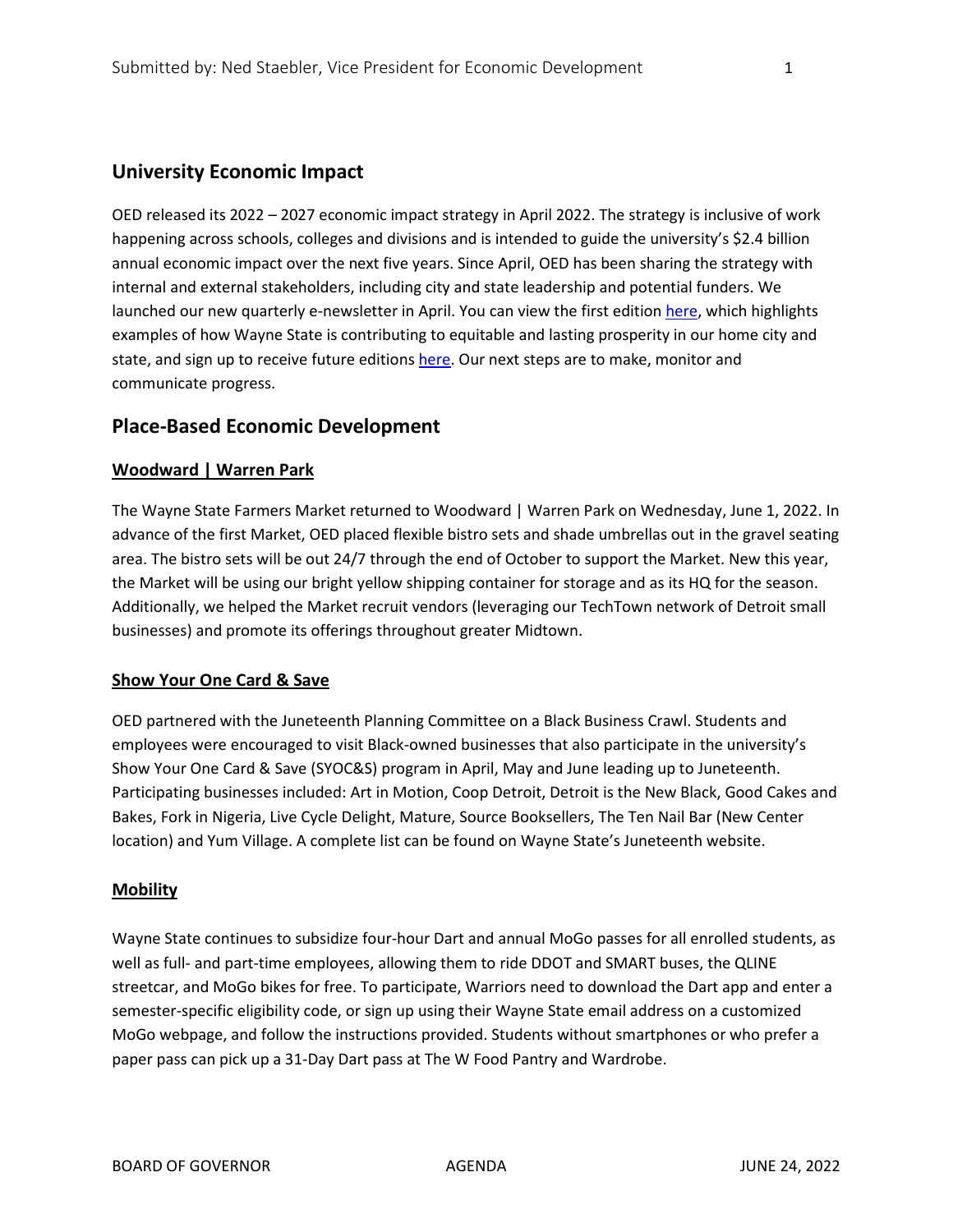OED has been working with Parking and Transportation to promote these benefits since this program launched in the fall of 2021. Our student Transportation Ambassadors participated in two Residential Experience Resource Fairs in May and June and will be presenting at 20 new student orientations between May and August.

# **Early Stage Business Support**

## **TECH**

### **Capital**

*Our clients have secured over \$6 million in follow on funding year to dat*e! Through a generous gift from the Gilbert Family Foundation, the **TechTown Tech Startup Fund** provided the first \$83,000 in funding to support nine startups as they prepare for external investment by helping them to achieve their critical milestones. **The TechTown Catalyst Angel Program**, funded by the US Economic Development Administration, has now recruited ten emerging angel investors, one step closer to its goal of 200 in three years. Program participants started training in January through a partnership with the Angel Capital Association's Angel University. Help us recruit emerging Black, Latinx, and/or women investors to this FREE program by referring them to the interest form linked here: [https://survey.zohopublic.com/zs/OKD7fY.](https://survey.zohopublic.com/zs/OKD7fY)

### **Start Studio Discovery and MVP (Minimum Viable Product)**

The Tech team ran the Start Studio MVP Winter 2022 cohort in Jan-Feb and the Start Studio Discovery Spring 2022 cohort in Mar-Apr. The Start Studio MVP Summer Cohort 2022 launched on May 11. Five companies will build revenue-generating early prototypes over a six-week period with the help and coaching of experienced developers. The Start Studio MVP Summer Cohort participants are The Professor (Paul Horrell), Brewery Hunter (Tim Simpson), Energy Boulevard (Catherine Cheung), PoGo (Arabia Simeon), and Eros Meets Agape (Dr. Saudia Twine).

#### **Incubator and Traction**

The 2022 Incubator participants are Elroi (Rachel Cash), NixCode (Sydney Davis), and True Fleet (Camille Corr Chism). These exciting startups are run by full-time founders that are generation revenue and positioning themselves for growth. Traction was launched in early April and recommended applicants are admitted on a rolling basis through October.

### **ENTREPRENEURIAL EDUCATION**

#### **Tech Town Strategy Sessions**

We held 103 Tech Town Strategy Sessions during the period from April 1, 2022, to May 20, 2022. Our internal strategists continue to serve aspiring and existing entrepreneurs.

#### **Ask An Expert**

We are currently revamping the Ask an Expert program and will add new experts in the areas of digital marketing, growth hacking, capital stacking, finance and accounting, website development and ecommerce. In addition, we will add Spanish-speaking experts in the next quarter to add language accessibility to the Ask and Expert program.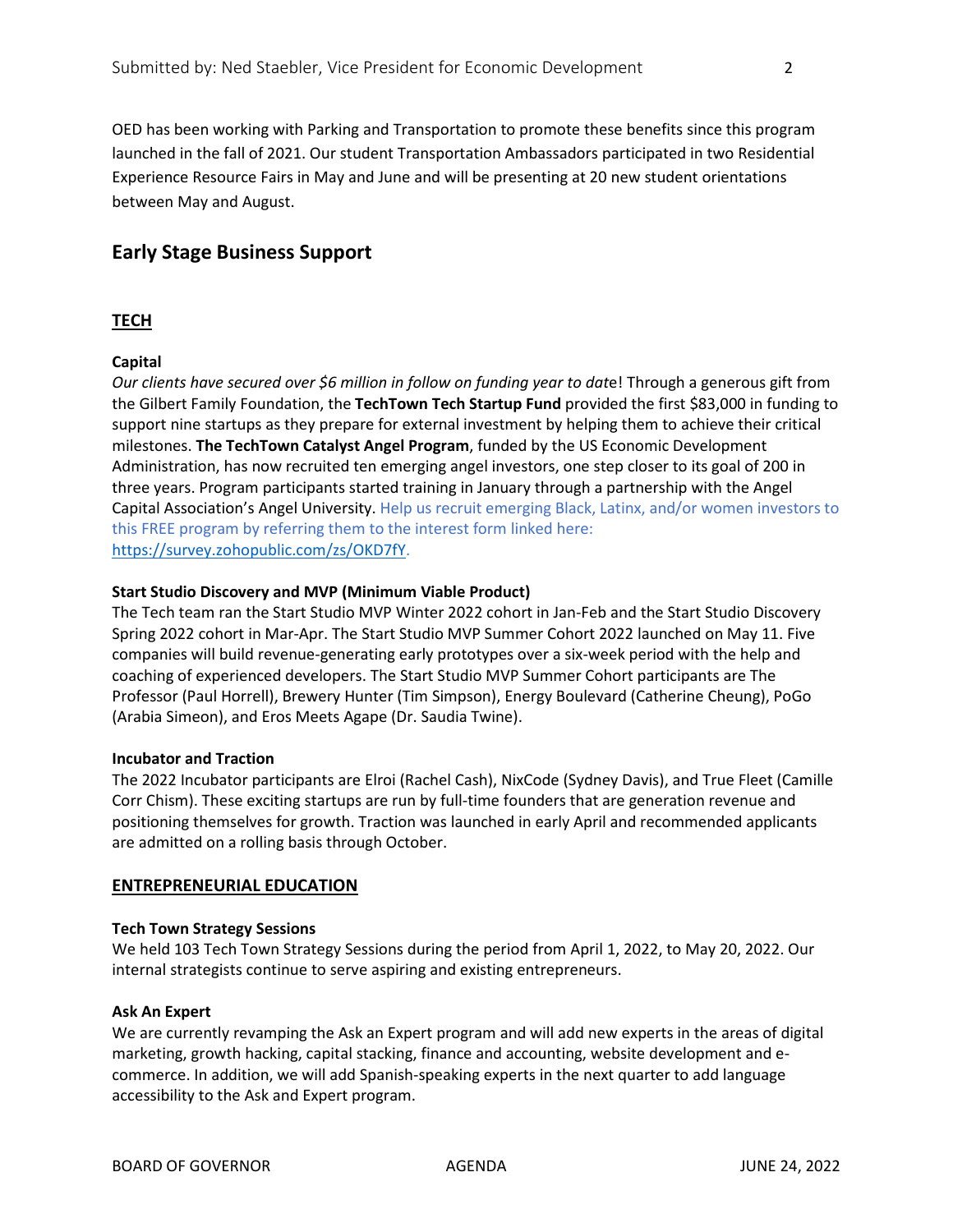The Professional Services Network provides subject matter experts who volunteer their services through the Ask an Expert program. Our existing experts continue to provide stellar services in the areas of Accounting, Marketing, Public Relations, Technology, Law, and Business Operations. We recorded forty (40) appointments during the period of April 1, 2022, and May 20, 2022.

#### **Tech Town Training Series**

During May we hosted a three-part Email marketing series. The first and second sessions were held on May 10 and May 17 with a total of eighty-six attendees – Session  $1 - 47$  and Session  $2 - 39$ . The national expert, Nerissa Maybury of One-Epiphany has over 20 years of digital marketing experience. She also enlisted the assistance of two other national consultants, Lisa Pierson, and Jen Wilson, who shared strategies on brand management through storytelling and copywriting.

#### **Building Business Podcast**

A series of interviews to provide Business Builders with insight from business service professionals and industry leaders. During April and May we have recorded interviews with:

- Myka Burnley, 313 Connect Digital Divide and Equity for Detroit-based businesses
- Mark S. Lee, Lee Group, MI, Crains Detroit Business, and the Michigan Chronicle Marketing Strategies

There were (35) total downloads of these podcasts.

#### **TechTown Alumni Newsletter**

Our quarterly newsletter was issued in April with the content translated in Spanish for give accessibility to our non-English speaking alumni. We provided resources, opportunities, and news about TechTown Program Graduates.

### **SMALL BUSINESS SERVICES**

#### **313 Strong**

313 STRONG continues supports the sustainability of neighborhood, brick and mortar businesses in Detroit, Highland Park, and Hamtramck by providing customized, focused, business support, with an emphasis on capital, finances, operations, and marketing.    

On April 26<sup>th</sup>, a workshop led by 313 Strong Strategist, Mayte Penman, on Permitting was held in the Spanish language in partnership with the DEGC, SDBA, The City of Detroit and Unfolding Architecture. Presenters included: Perla Hernandez of the DEGC, Myrna Segura SDBA, Jacqueline Pérez of Unfolding Architecture  and Melissa Owsiany The City of Detroit. There were 34 business owners in attendance. The Small Business Services team attended and held a booth at the first annual Detroit Means Business Small Business Conference on Monday May 2<sup>nd</sup>.

313 Strong Strategist Jamesha Lucas participated in an interview with Nerd Wallet on the "Common money mistakes business owners make" and presented to the current cohort of Retail Boot Camp. 313 Strong Strategist Jaunice Keller, Presented to the City of Detroit District 1 Business Association Roundtable, spoke to residential business leaders on TechTown Detroit Program offerings. She also participated on a panel for the Detroit Means Business conference. Topic discussed was working with CDFI and Technical Assistance Providers.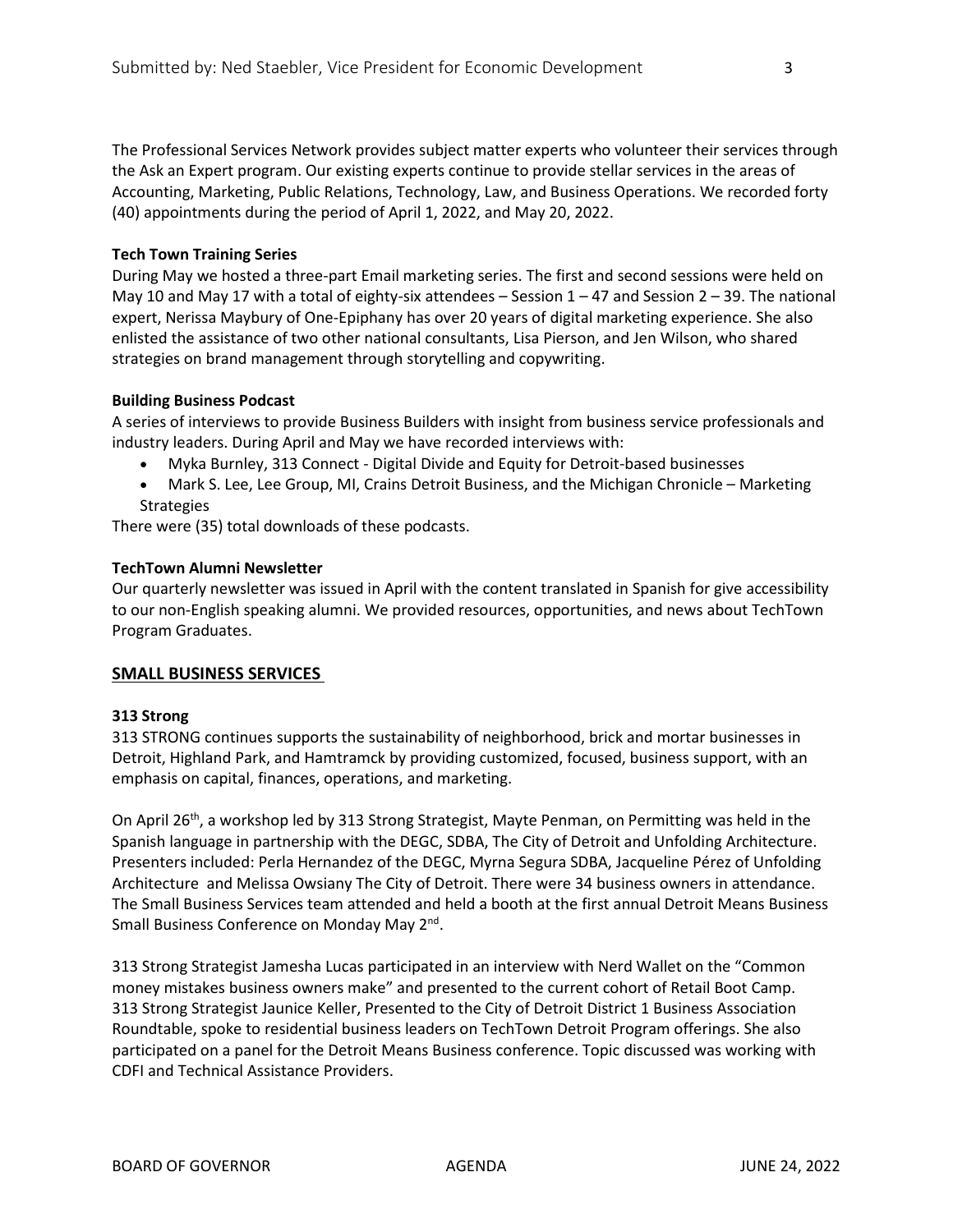313 Strong Strategist Heather Levine served on the KIPD Grant Selection Committee. This grant helps support nonprofits in their work to improve the quality of life and strengthen the fabric of Detroit communities. The committee reviewed and score hundreds of applications to ensure the nonprofits are aligned with the communities they serve.

#### **Retail Services:**

Retail Boot Camp Spring 2022 cohort underway and planning for Retail Showcase (June 9) is underway. Crummy's Cake Supply & Studio (RBC alumni 2019) opens brick and mortar baking supply store on 7 mile near Ave of Fashion on April 2. It is the 1<sup>st</sup> black-owned cake supply store in Detroit.

Graduate Grand Openings: 

- Breadless ribbon cutting/official grand opening 4/14/22
- Purple Pooch Palace of Perfection ribbon cutting 4/23/22 (home business for now)

Alum Ken Walker won \$5000 grant through Citi Trends Black History Makers. He is 1 of 10 grant winners from a pool of 15,410 that applied.<https://cititrends.com/bhm-winners-2022/>

The SHOP at TechTown took place at TechTown on Wednesday April 27<sup>th</sup> featuring 5 local businesses: [Bow-Aholic](https://www.facebook.com/bowaholicbowtique/?__cft__%5b0%5d=AZXVopSLOuow3LgSCgc333O2iow87N_t1eF1d0ITch4jpdAREhzQyJFoSatBYt7in8M7qWGU6wM70_xSJMi9GcnwrqimhwtCtQCi8OJAYx8AvQvjaIB6qEsPRXy0sBybn87vBaiemPj4TKRhbqhR2GfHRbIrpcadRJ72n9W_Dm7gxA&__tn__=kK-R) Bowtique, MG [Studio,](https://www.facebook.com/mgstudiodet/?__cft__%5b0%5d=AZXVopSLOuow3LgSCgc333O2iow87N_t1eF1d0ITch4jpdAREhzQyJFoSatBYt7in8M7qWGU6wM70_xSJMi9GcnwrqimhwtCtQCi8OJAYx8AvQvjaIB6qEsPRXy0sBybn87vBaiemPj4TKRhbqhR2GfHRbIrpcadRJ72n9W_Dm7gxA&__tn__=kK-R) [Splendiferous](https://www.facebook.com/SplendiferousGames/?__cft__%5b0%5d=AZXVopSLOuow3LgSCgc333O2iow87N_t1eF1d0ITch4jpdAREhzQyJFoSatBYt7in8M7qWGU6wM70_xSJMi9GcnwrqimhwtCtQCi8OJAYx8AvQvjaIB6qEsPRXy0sBybn87vBaiemPj4TKRhbqhR2GfHRbIrpcadRJ72n9W_Dm7gxA&__tn__=kK-R) Games, From Scratch Bakery and Style Star [Vintage.](https://www.facebook.com/Style-Star-Vintage-961072620605916/?__cft__%5b0%5d=AZXVopSLOuow3LgSCgc333O2iow87N_t1eF1d0ITch4jpdAREhzQyJFoSatBYt7in8M7qWGU6wM70_xSJMi9GcnwrqimhwtCtQCi8OJAYx8AvQvjaIB6qEsPRXy0sBybn87vBaiemPj4TKRhbqhR2GfHRbIrpcadRJ72n9W_Dm7gxA&__tn__=kK-R)

Retail Strategist Carrie Vestrand represented TechTown at the E Warren Resource Fair on May 14th.

## **Growth Stage Business Support**

### **Goldman Sachs 10,000 Small Businesses Program**

The Goldman Sachs 10,000 Small Businesses Program continues normal operations. Cohort #24 was launched on May  $5<sup>th</sup>$  with 17 scholars. We had 22 scholars accepted into the training, however, 5 decided to drop / defer at the last minute. Again, Cohort 24 is our first in-person cohort since the beginning of the pandemic in March 2020.

- **Cohort 24 (May - August):** The program is being delivered in-person to 17 companies from Wayne, Oakland, Macomb, Washtenaw, and Kent counties. Along with our 17 accepted scholars, we have 9 deferrals to cohort 25. We began the cohort with Technology Onboarding on Monday, May  $2^{nd}$ , and we have delivered Orientattion, Mod 1, Mod 2, and the Financial Statements Workshop through May 20<sup>th</sup>.
- **Outreach & Recruitment:** We are in the recruiting cycle for Cohort #25, with the initial part 1 application due date of June  $3<sup>rd</sup>$  2022. We currently have 67 applications and anticipate having 90 initial applications by the cutoff date. Recent outreach events the Meet the Founder event with Macomb Community College on April 28<sup>th</sup> sponsored by First State Bank, an information session on May  $17<sup>th</sup>$ , and an outreach event with the Pontiac Community Coalition on May  $14<sup>th</sup>$ .
- **Alumni Support**: We have continued our quarterly resource calls for Michigan Alumni and will perform all required Alumni meetings. We have a One Year Later event for Cohort 20 scheduled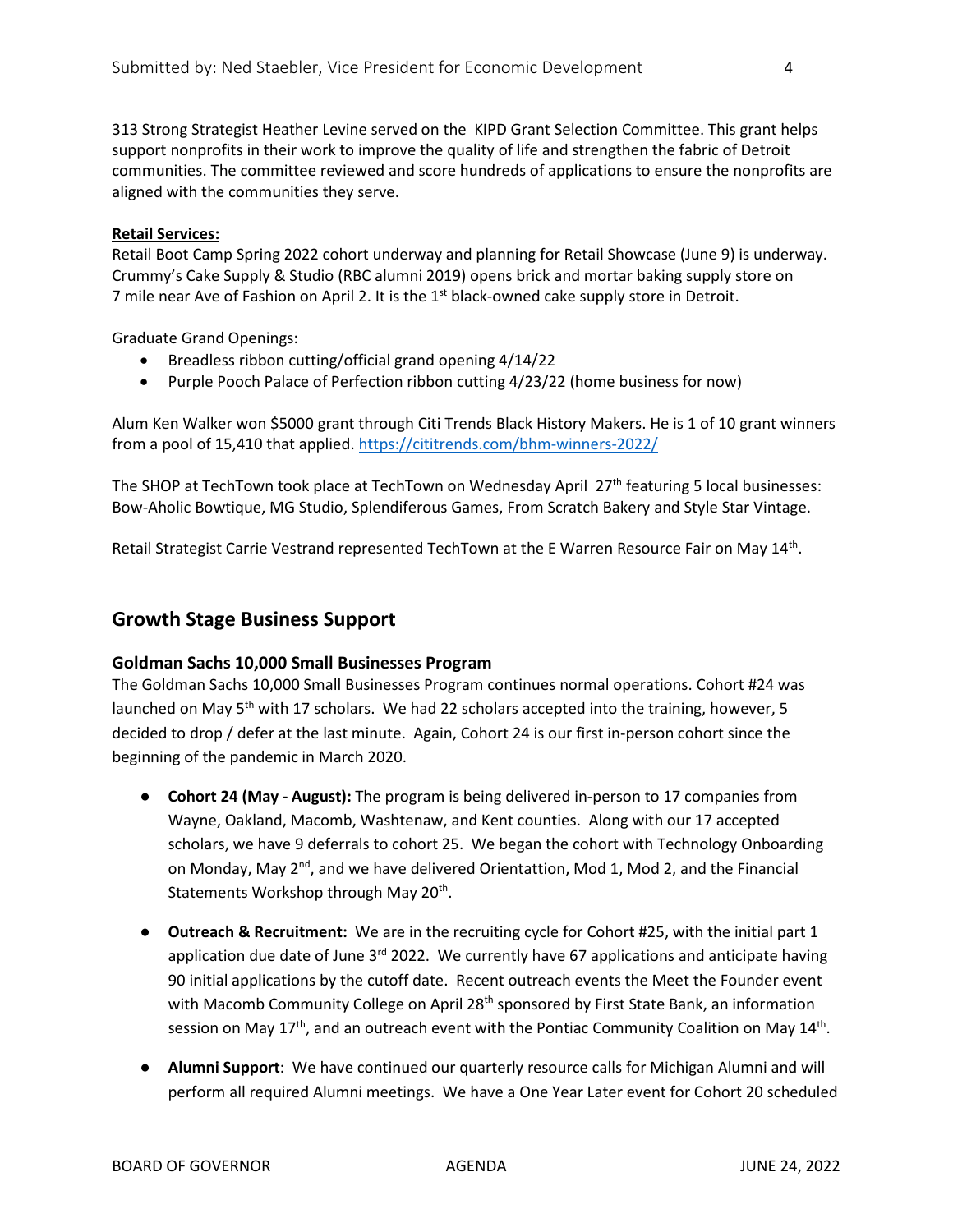for May 26<sup>th</sup>. For the Alumni Summit, July  $18 - 20$  in Washington D.C., we have 67 Detroit site Alumni registered; we are making calls to alumni (last week and this week) and our goal is to get 100 alumni registered by June 1. The national target is to have 3000 in attendance.

● **New programs –** The two new training programs launched by Goldman Sachs and the Initiative for Competitive Inner Cities (ICIC) in February - **Black in Business** and **Building for Growth** began their training cohorts in May. Cohort #1 for Black in Business launched on May 2<sup>nd</sup> with a convening of 150 businesses at Goldman Sachs Headquarters in New York. The Building for Growth program for construction companies launched on May 12th.

# **TechTown Operations**

## **Coworking/Office Space**

Office space occupancy is at 100%, and we have multiple existing tenants who have expressed interest in expanding their footprint should space become available. As we continue to evaluate our space uses throughout the building, we have identified a storage space that can be easily converted to additional office space and have already converted an underutilized conference room to a small private office to accommodate a new tenant.

With occupancy remaining steady in the 95-100% range for the past year, we are now focused on improving our coworking membership sales and have launched two offerings to support that effort:

- Free coworking drop-in days: These are scheduled monthly and typically coincide with TechTown programming happening in-person in our building with the goal of boosting density on targeted days to benefit multiple efforts (i.e. scheduling The SHOP pop-up market and popup lunch catering and free coworking on the same day). We had 15 registrations for our first drop-in day.
- Flexible coworking membership package (\$99 for 10 days/month): This new membership level is the most flexible and affordable option we have. It allows coworking members to choose up to 10 days per month to work in our space and includes coworking amenities and allotted hours for private meeting room usage. We launched this package at the end of Q1 and have already signed 9 new members at this level.

We currently have 835 members (75% of which are staff of tenant companies and 25% of which are coworking members) that represent 32 industries (top 3: nonprofit, educational services, tech).

Member/Tenant Appreciation Month is scheduled for the month of June. TechTown tenants and coworkers will be celebrated and treated with thank you cards from staff, giveaways, and complimentary food items purchased from local businesses. We piloted this concept in June 2021 and found it to be a very useful way to engage current members and tenants while supporting local businesses.

TechTown's Covid protocols continue to require masking only in open shared spaces (allowing for unmasking in meeting rooms and private offices). Our protocols are regularly evaluated according to citywide and county-wide case numbers, hospitalization numbers, and number of Covid-related deaths.

## **Strategy**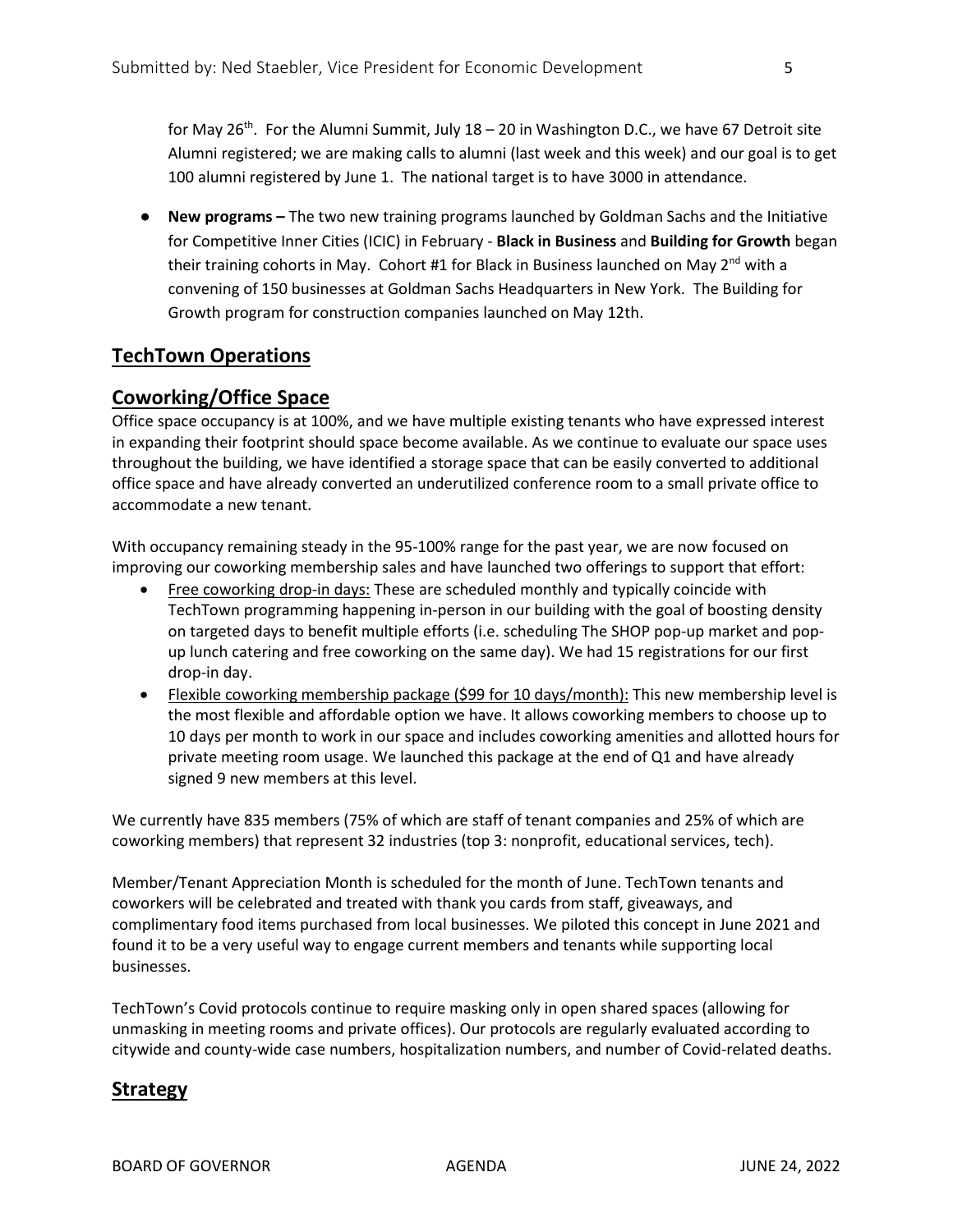TechTown continues to develop its 3-year org-wide strategic plan with 313 Creative designing and facilitating the process. Staff at all levels have participated in multiple sessions to contribute to what will be a framework focusing on 5 goals/themes intended to steer work at the department level in 2023, 2024, and 2025. A draft plan framework will be shared with the TechTown Excecutive Committee and TechTown Board of Directors at their June meetings to invite board member input before finalizing the complete plan.

# **Nonprofit Capacity-Building & Innovation**

## **Co.act Detroit**

**Background:** In December of 2017, TechTown Detroit was awarded a three-year grant from the Ralph C. Wilson, Jr. Foundation to launch the Center for Nonprofit Support at 6568 Woodward Avenue, just five blocks from the current TechTown building. Partners in the launch of the Center include the Michigan Nonprofit Association and Michigan Community Resources locally, as well as Community Wealth Partners nationally. Detroit's nonprofit community is both diverse and expansive, addressing the myriad needs and opportunities across southeast Michigan with relevant and impactful programming. However, many of these nonprofit organizations struggle to sustain themselves and fight a constant uphill battle to keep their doors open and invest in their staffs' long-term development. At the same time, countless opportunities for nonprofits in our region to collaborate, leverage efforts and deepen their impact go unrealized, either for lack of knowledge of one another's work or lack of capacity to solidify connections. Through the establishment of Co.act Detroit (formerly known as the Nonprofit Center for Support), the Foundation, TechTown and our community partners will meet these challenges of our nonprofit sector head-on.

**Brand Identity and Communications:** A key focus of Co.act Detroit's 2022 communications plan is continuing to increase awareness about Co.act Detroit programming through local and national digital and media platforms.

Co.act has released a new episodes in our [Natural Collisions podcast](https://podcasts.apple.com/us/podcast/nc-7-work-well/id1534511642?i=1000557986252) on Nonprofit and Workplace Wellbeing. The podcast logo is also undergoing a brand refresh.

Co.act's proposal has been accepted to present at the 2022 Allied Media Conference. The virtual session will cover, "Shifting the Status Quo: Dovetail Tools for Common Good," co-presented with Michigan Community Resources, in June.

**Programming:** Co.act Detroit continues to offer programming primarily virtually due to the COVID-19 pandemic. As we explore a soft relaunch of our space, two in-person offerings will be held at Co.act to pilot how the space can best support our programs: a monthly Collaborative Leaders cohort meeting of about 10 total people, and the filming of short, video interviews as part of our work convening leaders around the [Detroit Nonprofit Leadership Census](https://storymaps.arcgis.com/stories/666ce58d862e46acac6e18da954ae04a) (no more than 5 individuals at a time).

In May Co.act co-hosted the annual Detroit Capacity Building Forum in partnership with Michigan Community Resources, which attracted interest from 450 respondents. The virtual program included local and national thought leaders on participatory grantmaking practices and charting a new north star for more equitable investment in our region.